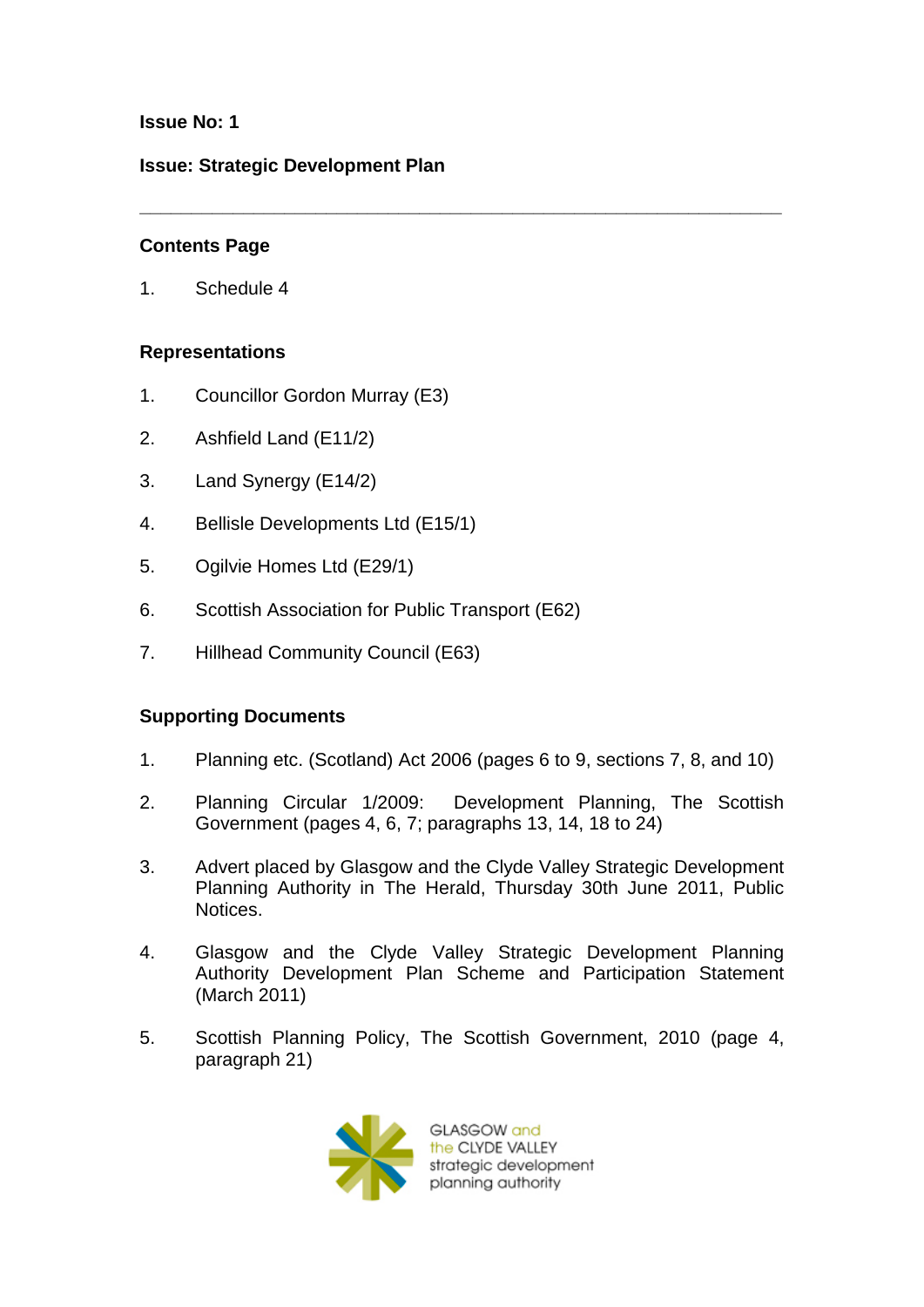| <b>Issue 1</b>                                                             | <b>Strategic Development Plan</b> |                  |
|----------------------------------------------------------------------------|-----------------------------------|------------------|
| Development plan<br>reference:                                             | <b>Entire Proposed Plan</b>       | <b>Reporter:</b> |
| Body or person(s) submitting a representation raising the issue (including |                                   |                  |
| reference number):                                                         |                                   |                  |
| <b>E3 Councillor Gordon Murray</b>                                         |                                   |                  |
| E11/2 Ashfield Land                                                        |                                   |                  |
| E14/2 Land Synergy                                                         |                                   |                  |
| E15/1 Bellisle Developments Ltd                                            |                                   |                  |
| E29/1 Ogilvie Homes Ltd.                                                   |                                   |                  |
| E62 Scottish Association for Public Transport                              |                                   |                  |
| <b>E63 Hillhead Community Council</b>                                      |                                   |                  |
| <b>Provision</b> of                                                        | the   Entire Proposed Plan        |                  |
| development plan to                                                        |                                   |                  |
| which the<br>issue                                                         |                                   |                  |
| relates:                                                                   |                                   |                  |
| Planning authority's summary of the representation(s):                     |                                   |                  |
|                                                                            |                                   |                  |

#### **E3 Councillor Gordon Murray**

Cumbernauld does not feature in the Proposed Plan as a strategic priority and deserves a higher status in terms of Scotland's future economic and development priorities. Attention is drawn to Cumbernauld's central position in lowland Scotland, to its need for additional public housing, the regeneration needs of the town, its investment in public realm, its need for more office and hotel spaces.

## **E11/2 Ashfield Land, E14/2 Land Synergy, E15/1 Bellisle Developments Ltd**

Proposed Plan is far from concise, its layout and structure are overly complicated and could not be easily interpreted by a layperson. A different approach should be adopted with the structure and text significantly streamlined to reduce complexity.

## **E29/1 Ogilvie Homes Ltd**

There should be a delay to the consideration of the Strategic Development Plan until a time that the Reporter's recommendations on the on-going Local Plan examination in North Lanarkshire have been published to ensure that the Glasgow and Clyde Valley Strategic Development Plan reflects the adopted housing land supply position of the North Lanarkshire Local Plan.

## **E62 Scottish Association for Public Transport**

During the Scottish Ministers' assessment of the Proposed Plan, the Scottish Government should commit itself to review its own strategic transport investment programme so as to inform the Proposed Plan and its future effectiveness and rather than delaying a review of the Strategic Transport Projects Review a positive Scottish Government commitment is needed for a fundamental reassessment of Strategic Transport Projects Review as part of the budget process for 2012/13 and following years. This is crucial for an effective Strategic Development Plan and a revised Regional Transport and Energy Strategy within limited funding.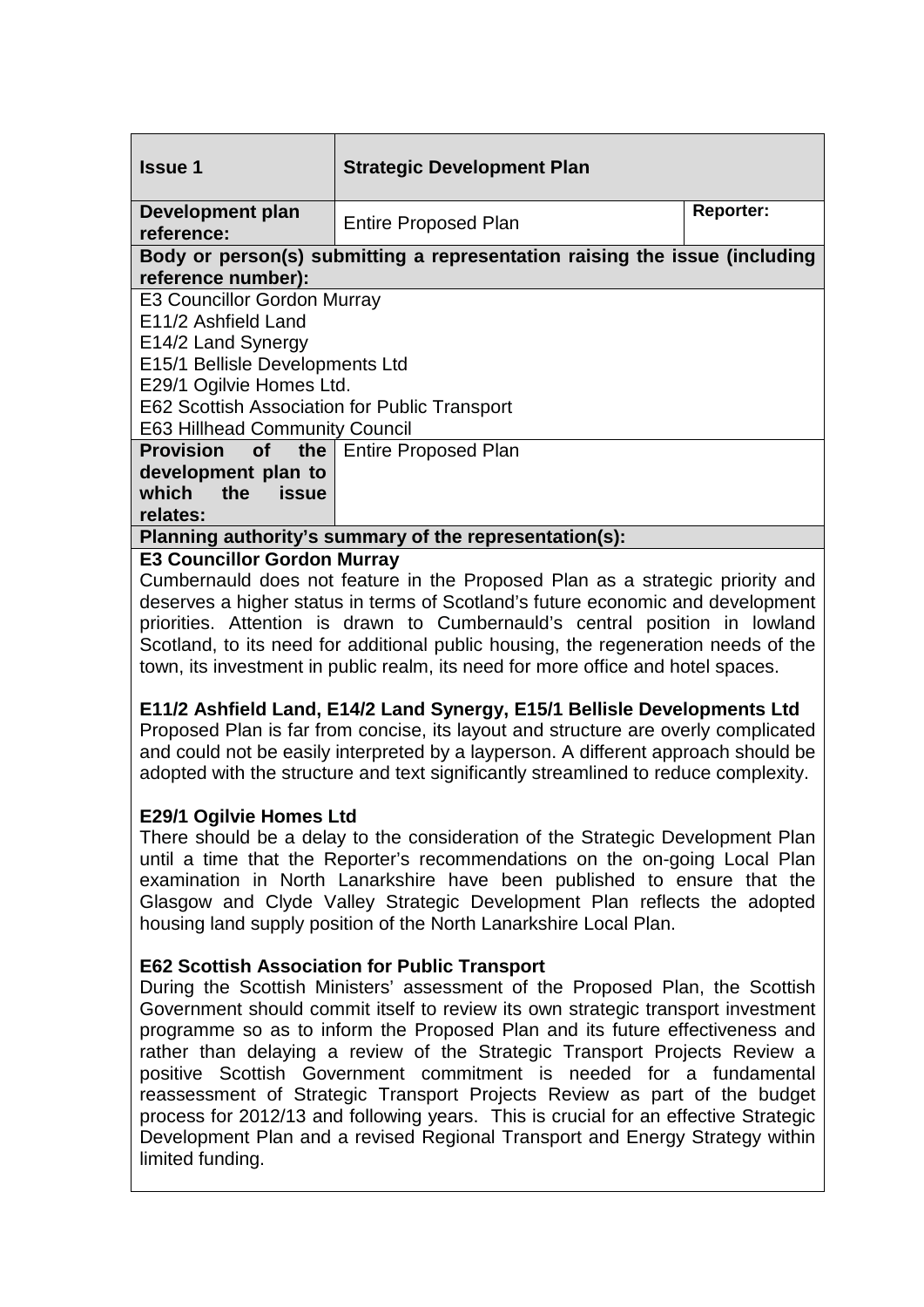## **E62 Scottish Association for Public Transport**

Modelling scenarios of economic growth, spatial policy and transport mode share is not adequately considered in the Strategic Development Plan Proposed Plan even though both the Scottish Government and the Strategic Development Plan Proposed Plan argue in principle for an economic strategy breaking the link between economic growth and carbon consumption. This should be extended to include the evidence for a breaking of the link between economic growth and the expansion of car use.

# **E63 Hillhead Community Council**

Consultation on the Proposed Plan was insufficient with access to the document limited given most community councils were in recess at the time. Access to the website to read the Proposed Plan was not easy and printed copies should have been more widely available and have been publicised to all affected communities. 2035 is too far ahead when so many aspects have not received proper evaluation, or where there are too many unknown factors. There are considerable risks in such a proposed time span, given that some points do not seem to have adequate scientific support or evidence. There are no proposals for any assessment or evaluation of its proposals at 5 yearly intervals.

## **Modifications sought by those submitting representations**

**E3 Councillor Gordon Murray** 

• no specific modification sought

# **E11/2 Ashfield Land, E14/2 Land Synergy, E15/1 Bellisle Developments Ltd**

• no specific modification sought

## **E29/1 Ogilvie Homes Ltd**

• no specific modification sought

# **E62 Scottish Association for Public Transport**

• no specific modification sought

# **E63 Hillhead Community Council**

• no specific modification sought

#### **Summary of responses (including reasons) by planning authority: E3 Councillor Gordon Murray**

# The Glasgow and the Clyde Valley Strategic Development Planning Authority rejects the representation.

The Proposed Plan's spatial priorities, as set out in the Spatial Development Model (Diagram 10, page 21), recognises Cumbernauld contribution to the long term strategic expansion of the city region through the identification of the Cumbernauld South Community Growth Area which has an estimated capacity of over 2,000 houses. In addition Cumbernauld also features in the Proposed Plan's accompanying spatial framework relating to the development of sustainable communities. Cumbernauld Town Centre is recognised as being part of the city regions network of strategic centres serving the north-east sector of the plan area with civic and community, employment, education, retail and business roles and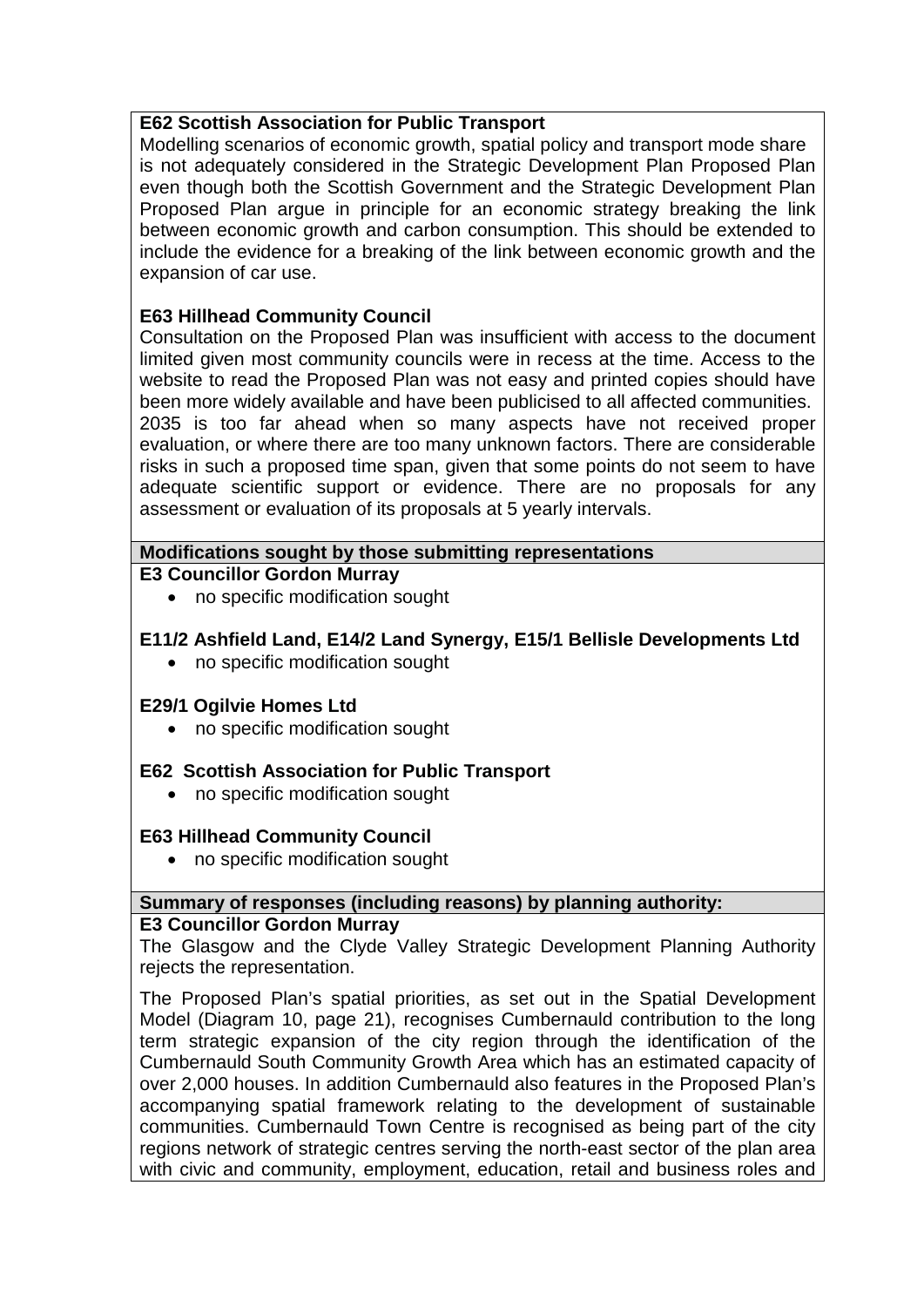functions (Diagram 18, page 53).

The Strategic Development Plan is a high-level strategic plan focused on longterm key spatial priorities and does not address detailed proposals at the local level. The issues therefore of public housing in the town, future economic development and regeneration of the town centre, and decisions on public realm are issues which are more appropriately addressed through the local development plan to be developed by North Lanarkshire Council.

**E11/2 Ashfield Land, E14/2 Land Synergy, E15/1 Bellisle Developments Ltd** These representations are rejected by the Glasgow and the Clyde Valley Strategic Development Planning Authority.

Requirements of Strategic Development Plan legislation

The submitted Proposed Plan meets the requirements of the Planning etc. (Scotland) Act 2006 (page 6, section 7, 8 and 10 and Planning Circular 1 2009 (pages 4, 6, 7, paragraphs 13, 14, 18 to 24) (Supporting Documents 1 and 2). The Strategic Development Plan is a new style of development planning document designed to meet the Scottish Government's challenge of the renewed Scottish Planning System and to support and meet the Scottish Government's 'culture change' agenda

Presentational approach adopted by the Glasgow and the Clyde Valley Strategic Development Planning Authority

The Proposed Plan is published in a strongly visual and graphical format, so as to

- reduce the inherent complexity of the long-term development planning of Scotland's predominant metropolitan city-region;
- reduce the length and text to that necessary to support the graphical content;
- aid conciseness and emphasise the Strategic Development Plan's Vision and Strategy, with detail policy considerations devolved to the local planning authorities of the eight constituent local authorities.

# **E29/1 Ogilvie Homes Ltd**

This representation is rejected by the Glasgow and the Clyde Valley Strategic Development Planning Authority.

Relationship of Strategic Development Plan to Local and Local Development Plans

- the Proposed Plan sets out the latest strategic development planning context for development within the city-region. As such, it is the role of the Proposed Plan to establish the parameters of long-term development and to set the context for local development plans within the city-region.
- it would be inappropriate for a local plan, prepared under a previous generation of legislation, to set the relevant development context for an upto-date Strategic Development Plan prepared under Scotland's new planning legislation.

# **E62 Scottish Association for Public Transport**

This representation is rejected by the Glasgow and the Clyde Valley Strategic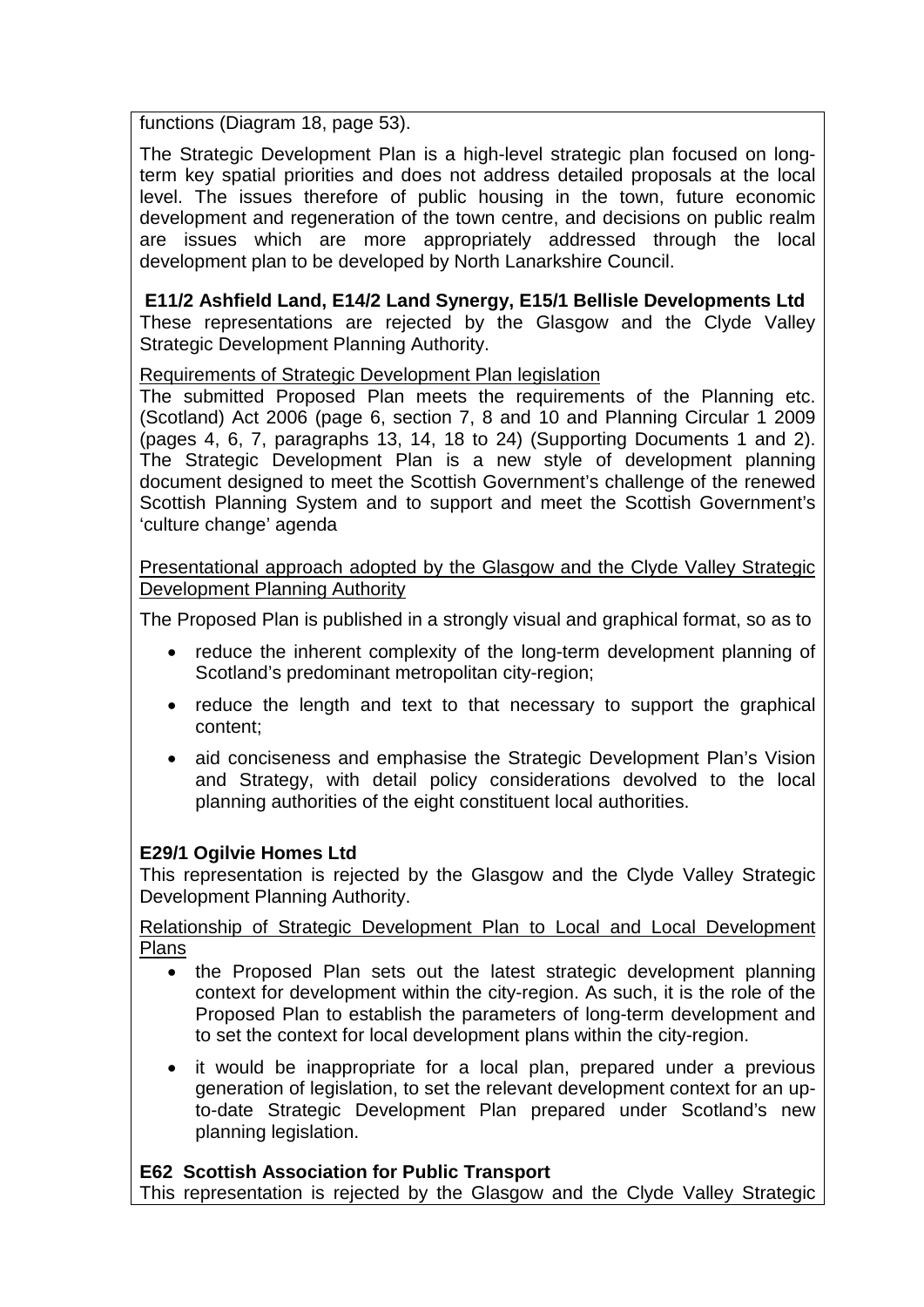Development Planning Authority.

Relationship between the Strategic Development Plan and Scottish Government's Transport Projects Review

- the Scottish Government's Strategic Transport Projects Review, the regional transport strategy and energy strategy are not driven by and lie outwith the scope of the Proposed Plan which is required to be prepared within the Ministerial approved provisions of the Strategic Transport Projects Review and other related Scottish Government strategies.
- the need for and timing of a 'fundamental reassessment' of the Strategic Transport Projects Review and related Scottish Government strategies is a matter for the Scottish Ministers and Transport Scotland.
- the Proposed Plan can only establish the relevant strategic long-term 'direction of travel' for transport investment and step-change in sustainable transport in the city-region and, assuming future Ministerial approval, would be a material consideration in any review of the Strategic Transport Projects Review and related strategies.

Economic growth, car use, movement by mode and link on transport networks internal and external to the city-region

- these are subjects requiring significant academic research and detailed land-use and transport modelling of an inappropriate level of detail for a Proposed Plan.
- the Proposed Plan, at the strategic level, establishes the linkage between sustainable economic growth and a required step-change in sustainable transport and identifies the potential range of actions which should be considered by the Scottish Government and the regional transport body in seeking to achieve that step-change.

# **E63 Hillhead Community Council**

This representation is rejected by the Glasgow and the Clyde Valley Strategic Development Planning Authority.

Representations period and access to the Proposed Plan

- the representations period,  $30<sup>th</sup>$  June 30 2011 to  $26<sup>th</sup>$  August 2011 was fully advertised as per section 10 of the 2006 Act, Supporting Document 3.
- the time-line for the Strategic Development Plan submission has been set out in the Glasgow and the Clyde Valley Strategic Development Planning Authority's Development Plan Scheme updated and published in March 2011, Supporting Document 4. The Development Plan Scheme has been made available at the offices of the Glasgow and the Clyde Valley Strategic Development Planning Authority and in all libraries within the Glasgow and the Clyde Valley Plan area and through the Glasgow and the Clyde Valley Strategic Development Planning Authority's web-site.
- the representations period was timed to ensure compliance with the Development Plan Scheme and acknowledging the summer period, was set at eight weeks, two weeks longer than the minimum six weeks (section 10(2) 2006 Act (Supporting Document 1)).